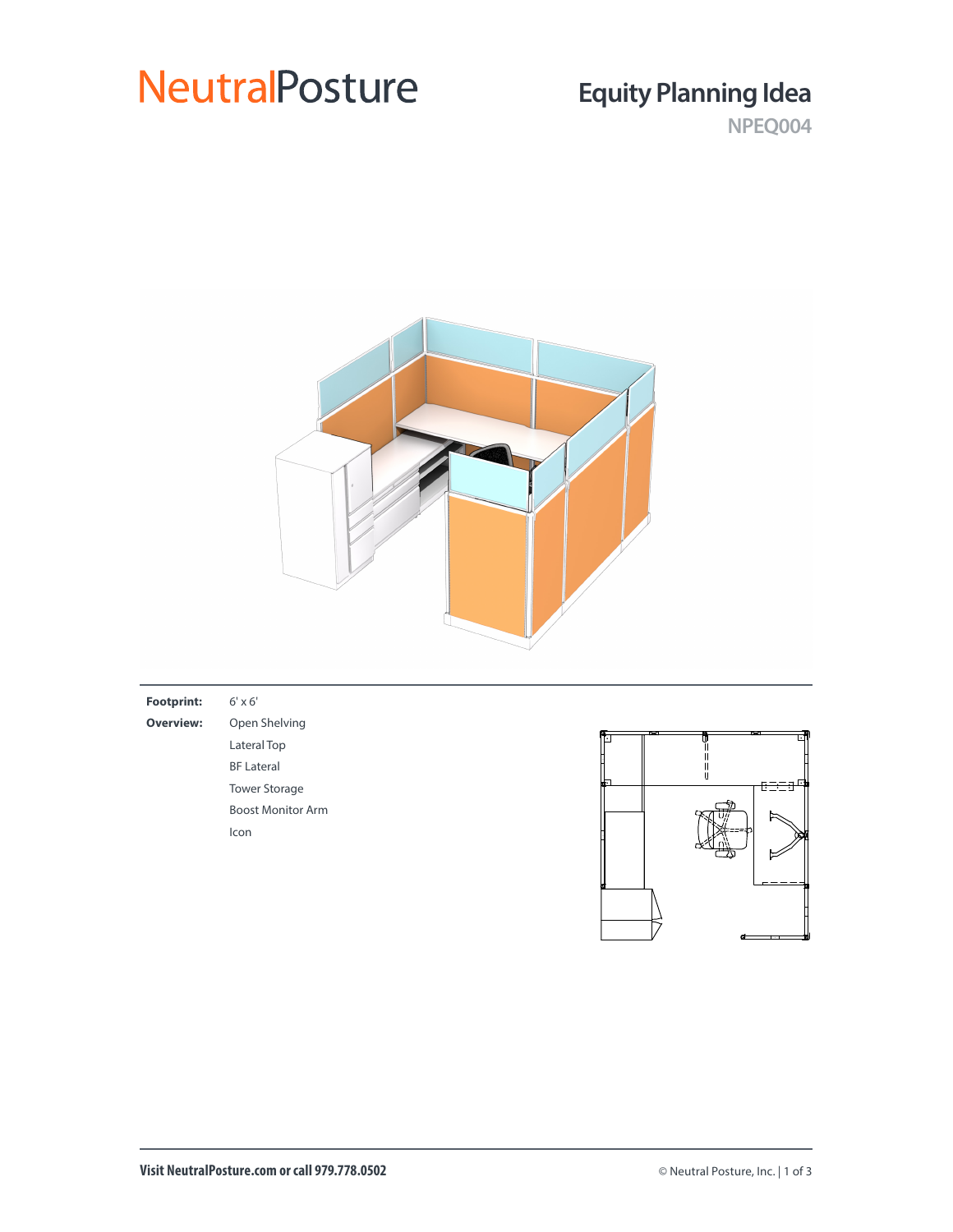# **NeutralPosture**

## **Equity Planning Idea**

**NPEQ004**

### **EQUITY**

 $\overline{a}$ 

| <b>ITEM</b>    | <b>PART DESCRIPTION</b>                                        | <b>QTY</b>     | LIST       | <b>LINE TOTAL</b> |
|----------------|----------------------------------------------------------------|----------------|------------|-------------------|
| $\mathbf{1}$   | Fabric Panel - Beveled Top - 24W x 49H<br><b>EP3FA2449K</b>    | 3              | \$736.00   | \$2,208.00        |
| $\overline{2}$ | Fabric Panel - Beveled Top - 30W x 49H<br><b>EP3FA3049K</b>    | 1              | \$793.00   | \$793.00          |
| 3              | Fabric Panel - Beveled Top - 48W x 49H<br><b>EP3FA4849K</b>    | $\overline{4}$ | \$989.00   | \$3,956.00        |
| 4              | Post Assembly - Beveled Top - End - 49H<br><b>EP3P49E</b>      | $\overline{2}$ | \$193.00   | \$386.00          |
| 5              | Post Assembly - Beveled Top - "L" - 49H<br><b>EP3P49L</b>      | 3              | \$175.00   | \$525.00          |
| 6              | Post Assembly - Beveled Top - Straight - 49H<br><b>EP3P49S</b> | $\overline{4}$ | \$174.00   | \$696.00          |
| $\overline{7}$ | Add-On Screen - 24W x 15H<br>EP3AOPG2415                       | 3              | \$815.00   | \$2,445.00        |
| 8              | Add-On Screen $-$ 30W $\times$ 15H<br><b>EP3AOPG3015</b>       | $\mathbf{1}$   | \$861.00   | \$861.00          |
| 9              | Add-On Screen - 48W x 15H<br>EP3AOPG4815                       | $\overline{4}$ | \$1,110.00 | \$4,440.00        |
| 10             | Worksurface - Straight - 48W x 24D - Scallop<br>EW14824G2      | $\mathbf{1}$   | \$540.00   | \$540.00          |
| 11             | Worksurface - Straight - 96W x 24D - Scallop<br>EW19624G2      | $\mathbf{1}$   | \$787.00   | \$787.00          |
| 12             | <b>Cantilever - Left Hand - 20D</b><br><b>EB1C20L</b>          | $\mathbf{1}$   | \$103.00   | \$103.00          |
| 13             | <b>Cantilever</b> - Right Hand - 20D<br><b>EB1C20R</b>         | $\mathbf{1}$   | \$103.00   | \$103.00          |
| 14             | Splice Plate - 20"<br><b>EB1F24</b>                            | $\mathbf{1}$   | \$51.00    | \$51.00           |
| 15             | Panel-to-Worksurface Bracket - Pair (L/R)<br><b>EB1PWSP</b>    | $\overline{2}$ | \$33.00    | \$66.00           |

**SUB-TOTAL \$17,960.00**